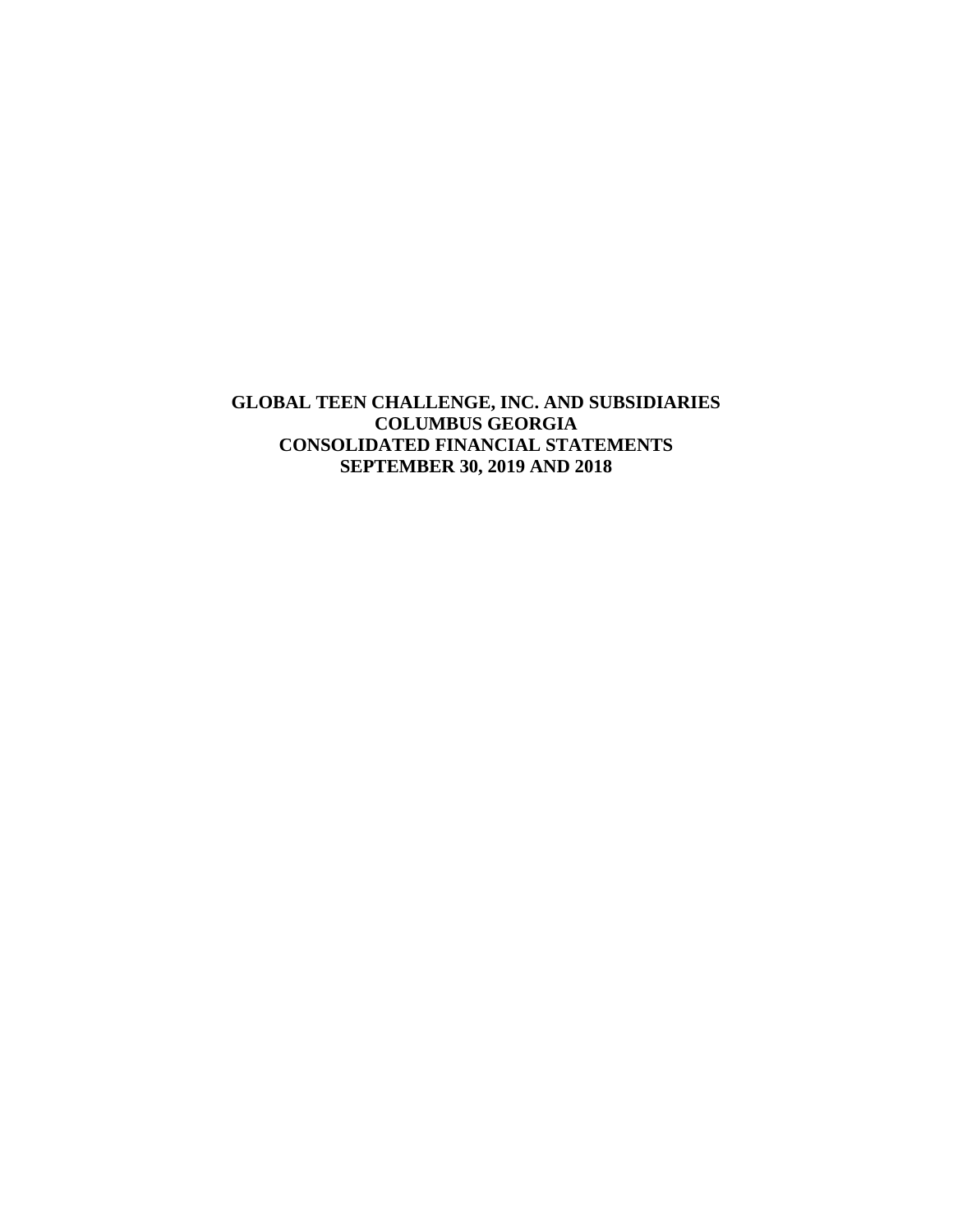# TABLE OF CONTENTS

| <b>FINANCIAL STATEMENTS</b> |          |
|-----------------------------|----------|
|                             |          |
|                             | $4 - 5$  |
|                             |          |
|                             | 7 - 8    |
|                             | $9 - 19$ |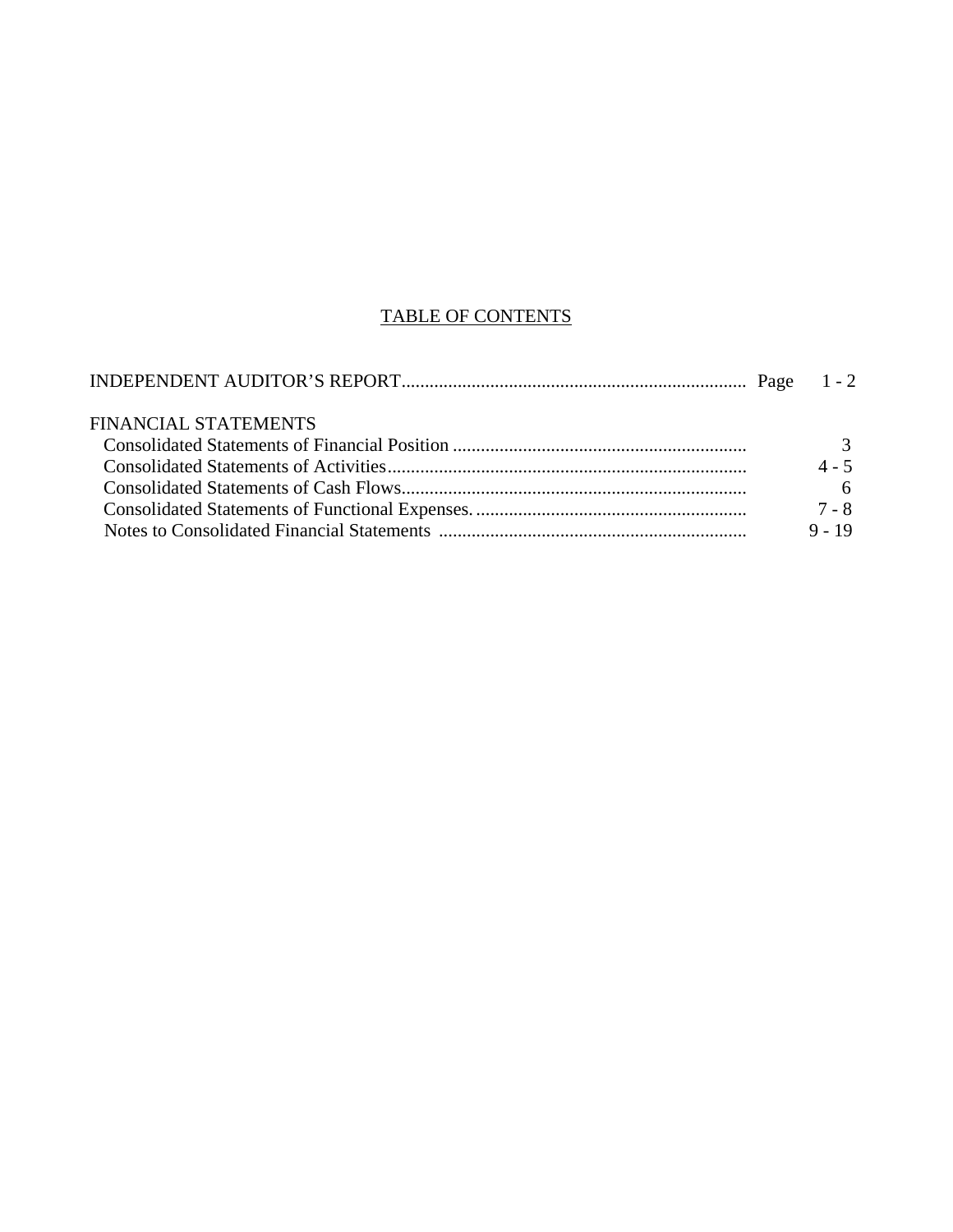

### Independent Auditor's Report

The Board of Directors Global Teen Challenge, Inc. and Subsidiaries Columbus, Georgia

We have audited the accompanying consolidated financial statements of Global Teen Challenge, Inc. (a non-profit corporation) and Subsidiaries (collectively, the "Organization"), which comprise the consolidated statements of financial position as of September 30, 2019 and 2018, and the related consolidated statements of activities, functional expenses, and cash flows for the years then ended, and the related notes to the consolidated financial statements.

# **Management's Responsibility for the Consolidated Financial Statements**

Management is responsible for the preparation and fair presentation of these consolidated financial statements in accordance with accounting principles generally accepted in the United States of America; this includes the design, implementation, and maintenance of internal control relevant to the preparation and fair presentation of consolidated financial statements that are free from material misstatement, whether due to fraud or error.

#### **Auditor's Responsibility**

Our responsibility is to express an opinion on these consolidated financial statements based on our audits. We conducted our audit in accordance with auditing standards generally accepted in the United States of America. Those standards require that we plan and perform the audit to obtain reasonable assurance about whether the consolidated financial statements are free from material misstatement.

An audit involves performing procedures to obtain audit evidence about the amounts and disclosures in the consolidated financial statements. The procedures selected depend on the auditor's judgment, including the assessment of the risks of material misstatement of the consolidated financial statements, whether due to fraud or error. In making those risk assessments, the auditor considers internal control relevant to the Organization's preparation and fair presentation of the consolidated financial statements in order to design audit procedures that are appropriate in the circumstances, but not for the purpose of expressing an opinion on the effectiveness of the Organization's internal control. Accordingly, we express no such opinion. An audit also includes evaluating the appropriateness of accounting policies used and the reasonableness of significant accounting estimates made by management, as well as evaluating the overall presentation of the consolidated financial statements.

We believe that the audit evidence we have obtained is sufficient and appropriate to provide a basis for our audit opinion.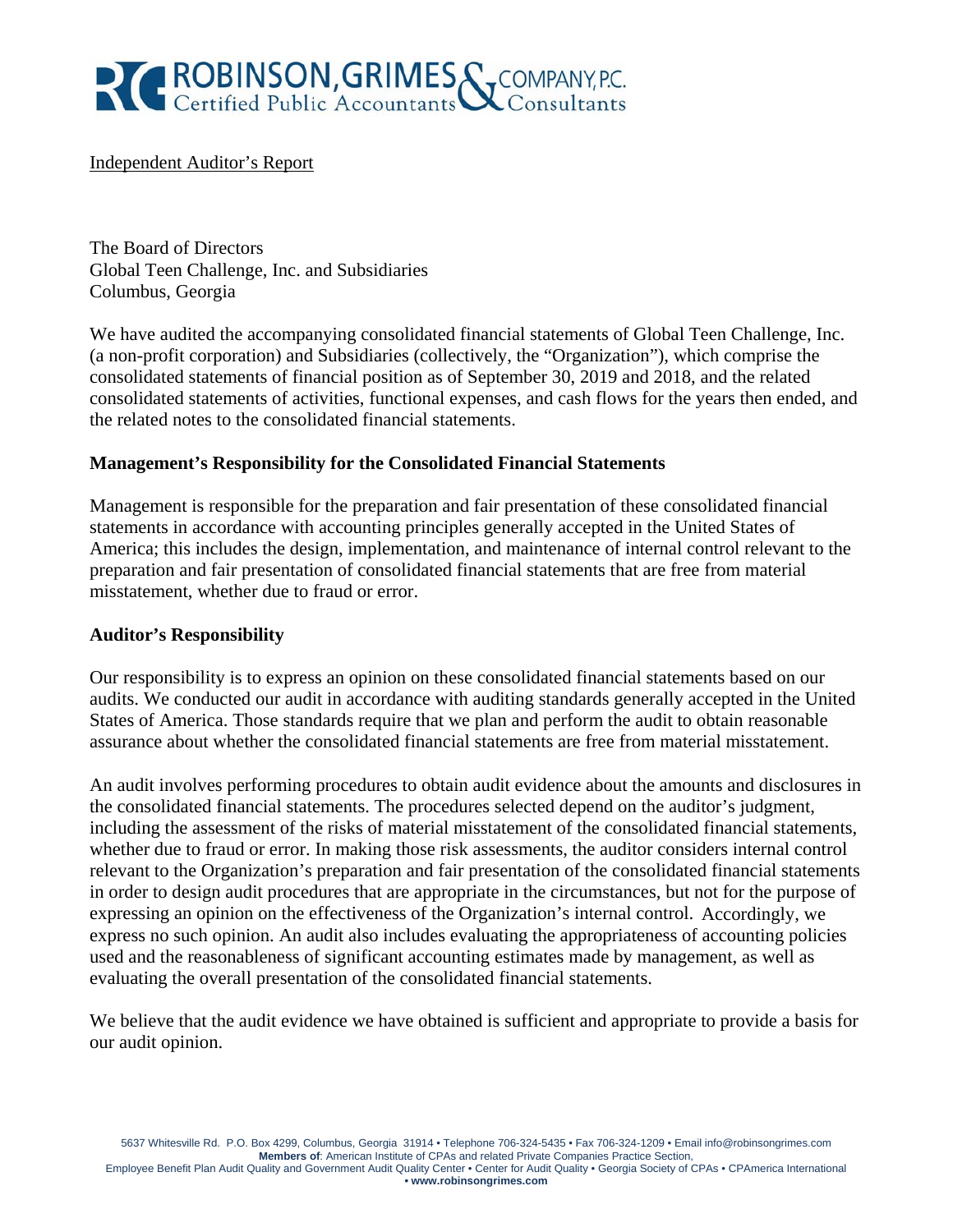The Board of Directors Global Teen Challenge, Inc. and Subsidiaries Page 2

### **Opinion**

In our opinion, the consolidated financial statements referred to above present fairly, in all material respects, the consolidated financial position of Global Teen Challenge, Inc. and Subsidiaries as of September 30, 2019 and 2018, and the changes in its net assets and its cash flows for the year then ended in accordance with accounting principles generally accepted in the United States of America.

Robinson, Grimes + Company, P.C.

Certified Public Accountants

June 11, 2020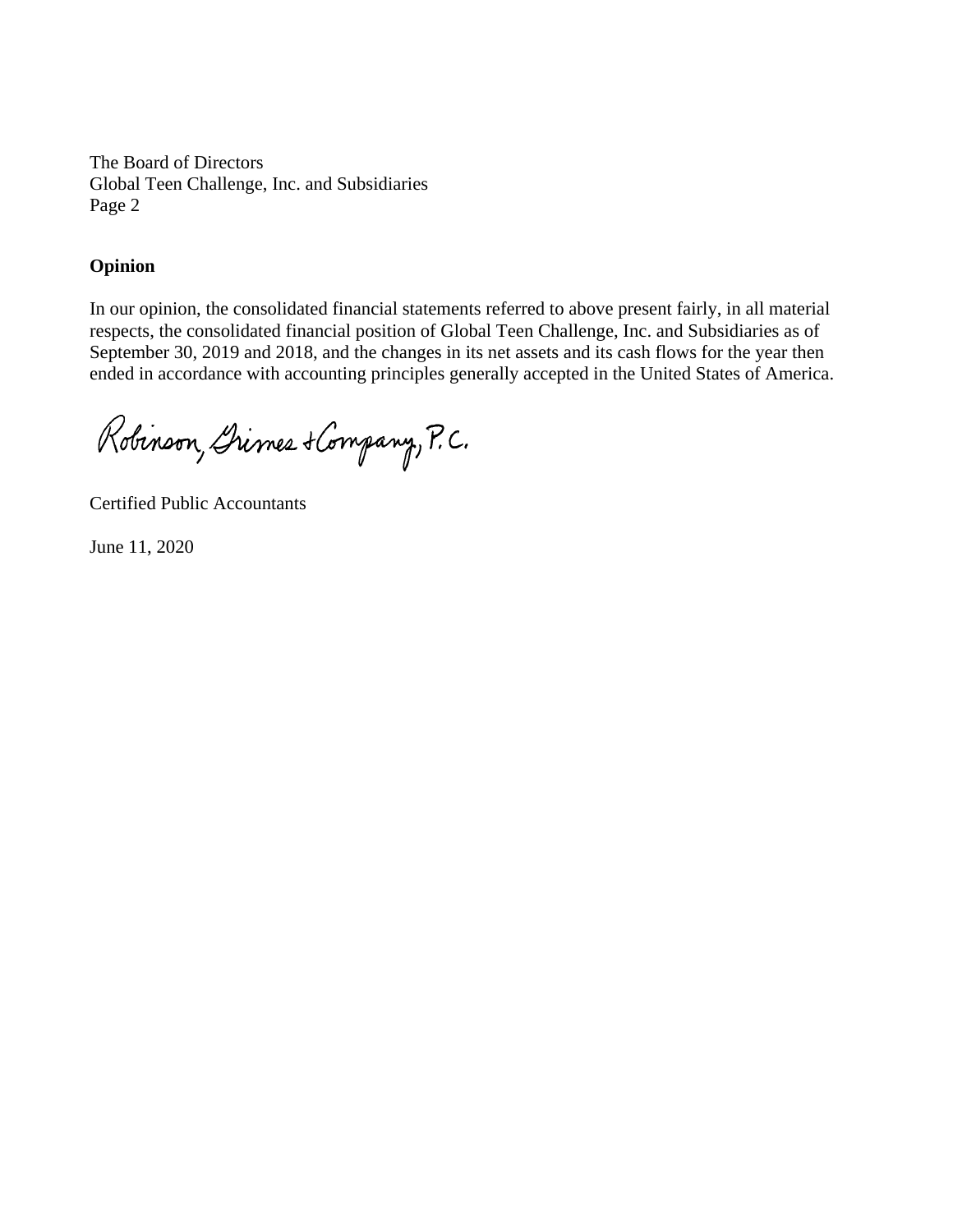# GLOBAL TEEN CHALLENGE, INC. AND SUBSIDIARIES SEPTEMBER 30, 2019 AND 2018 CONSOLIDATED STATEMENTS OF FINANCIAL POSITION COLUMBUS, GEORGIA

| <b>ASSETS</b>                                  |               |                           |
|------------------------------------------------|---------------|---------------------------|
|                                                | 2019          | 2018                      |
| <b>CURRENT ASSETS</b>                          |               |                           |
| Cash and cash equivalents                      | \$<br>469,609 | $\mathbb{S}$<br>1,347,276 |
| Cash and cash equivalents - restricted         | 1,870,160     | 644,973                   |
| Accounts receivable - Assemblies of God        | 88,728        | 220,035                   |
| Accounts receivable - Teen Challenge Southeast | 563,173       | 580,493                   |
| Current maturities of notes receivable         | 19,623        | 18,825                    |
| Investments                                    | 571,230       | 545,512                   |
| Prepaid expenses and other assets              | 10,362        | 10,362                    |
| Total current assets                           | 3,592,885     | 3,367,476                 |
| NONCURRENT ASSETS                              |               |                           |
| License agreement (in progress)                | 640,000       | $\Omega$                  |
| Notes receivable (net of current maturities    |               |                           |
| and allowance for doubtful accounts)           | 75,498        | 93,240                    |
| Total noncurrent assets                        | 715,498       | 93,240                    |
|                                                |               |                           |
| <b>Total assets</b>                            | 4,308,383     | 3,460,716<br>S            |

# LIABILITIES AND NET ASSETS

# **LIABILITIES**

| <b>CURRENT LIABILITIES</b>            |              |               |           |
|---------------------------------------|--------------|---------------|-----------|
| Accounts payable and accrued expenses | \$<br>15,207 | $\mathcal{S}$ | 23,800    |
| Total current liabilities             | 15,207       |               | 23,800    |
| <b>NET ASSETS</b>                     |              |               |           |
| NET ASSETS WITHOUT DONOR RESTRICTIONS | 2,423,016    |               | 2,791,943 |
| NET ASSETS WITH DONOR RESTRICTIONS    | 1,870,160    |               | 644,973   |
| Total net assets                      | 4,293,176    |               | 3,436,916 |
| Total liabilities and net assets      | 4,308,383    |               | 3,460,716 |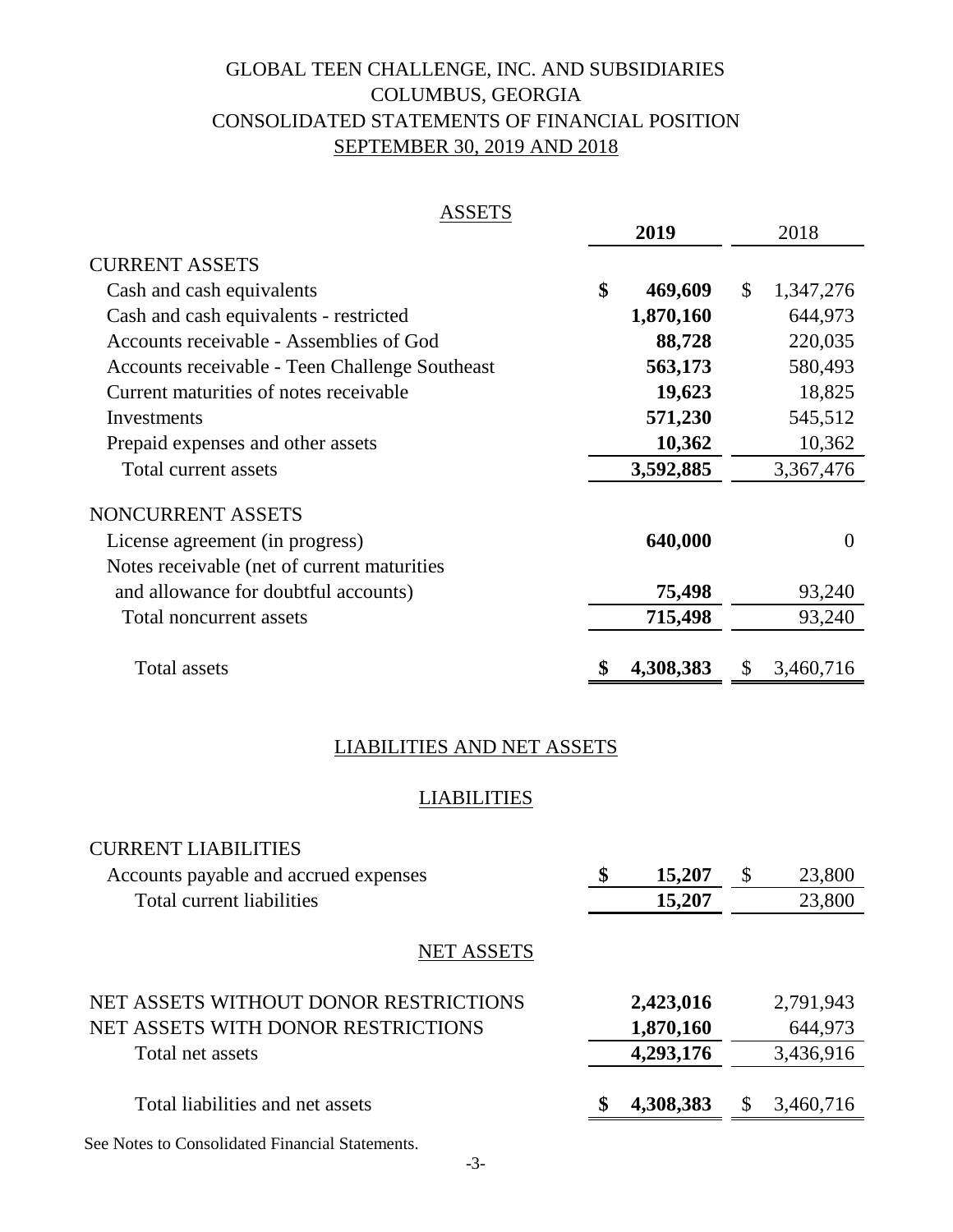# GLOBAL TEEN CHALLENGE, INC. AND SUBSIDIARIES COLUMBUS, GEORGIA CONSOLIDATED STATEMENT OF ACTIVITIES FOR THE YEAR ENDED SEPTEMBER 30, 2019

|                                   | <b>WITHOUT DONOR</b> |                     | <b>WITH DONOR</b>   |               |                |  |
|-----------------------------------|----------------------|---------------------|---------------------|---------------|----------------|--|
|                                   |                      | <b>RESTRICTIONS</b> | <b>RESTRICTIONS</b> |               | <b>TOTAL</b>   |  |
| NON-PROFIT ACTIVITIES:            |                      |                     |                     |               |                |  |
| OPERATING REVENUE                 |                      |                     |                     |               |                |  |
| Support                           | \$                   | 3,634,570           | \$<br>3,018,197     | $\mathcal{S}$ | 6,652,767      |  |
| Other revenue                     |                      | 25,102              | 0                   |               | 25,102         |  |
| Net investment income             |                      | 40,606              | 16,090              |               | 56,696         |  |
| Net unrealized gain on marketable |                      |                     |                     |               |                |  |
| securities                        |                      | 11,398              | $\overline{0}$      |               | 11,398         |  |
| Net realized gain on marketable   |                      |                     |                     |               |                |  |
| securities                        |                      | $\overline{0}$      | 3,230               |               | 3,230          |  |
| Net assets released from purpose  |                      |                     |                     |               |                |  |
| restrictions                      |                      | 1,812,330           | (1,812,330)         |               | $\overline{0}$ |  |
| Total support and revenue         |                      | 5,524,006           | 1,225,187           |               | 6,749,193      |  |
| <b>OPERATING EXPENSES</b>         |                      |                     |                     |               |                |  |
| Program services                  |                      | 4,256,786           | $\boldsymbol{0}$    |               | 4,256,786      |  |
| Management and general            |                      | 1,166,648           | 0                   |               | 1,166,648      |  |
| Fundraising                       |                      | 469,499             | $\boldsymbol{0}$    |               | 469,499        |  |
| Total operating expenses          |                      | 5,892,933           | $\overline{0}$      |               | 5,892,933      |  |
| Net change in net assets          |                      | (368, 927)          | 1,225,187           |               | 856,260        |  |
| Net assets, beginning             |                      | 2,791,943           | 644,973             |               | 3,436,916      |  |
| Net assets, ending                | \$                   | 2,423,016           | \$<br>1,870,160     | \$            | 4,293,176      |  |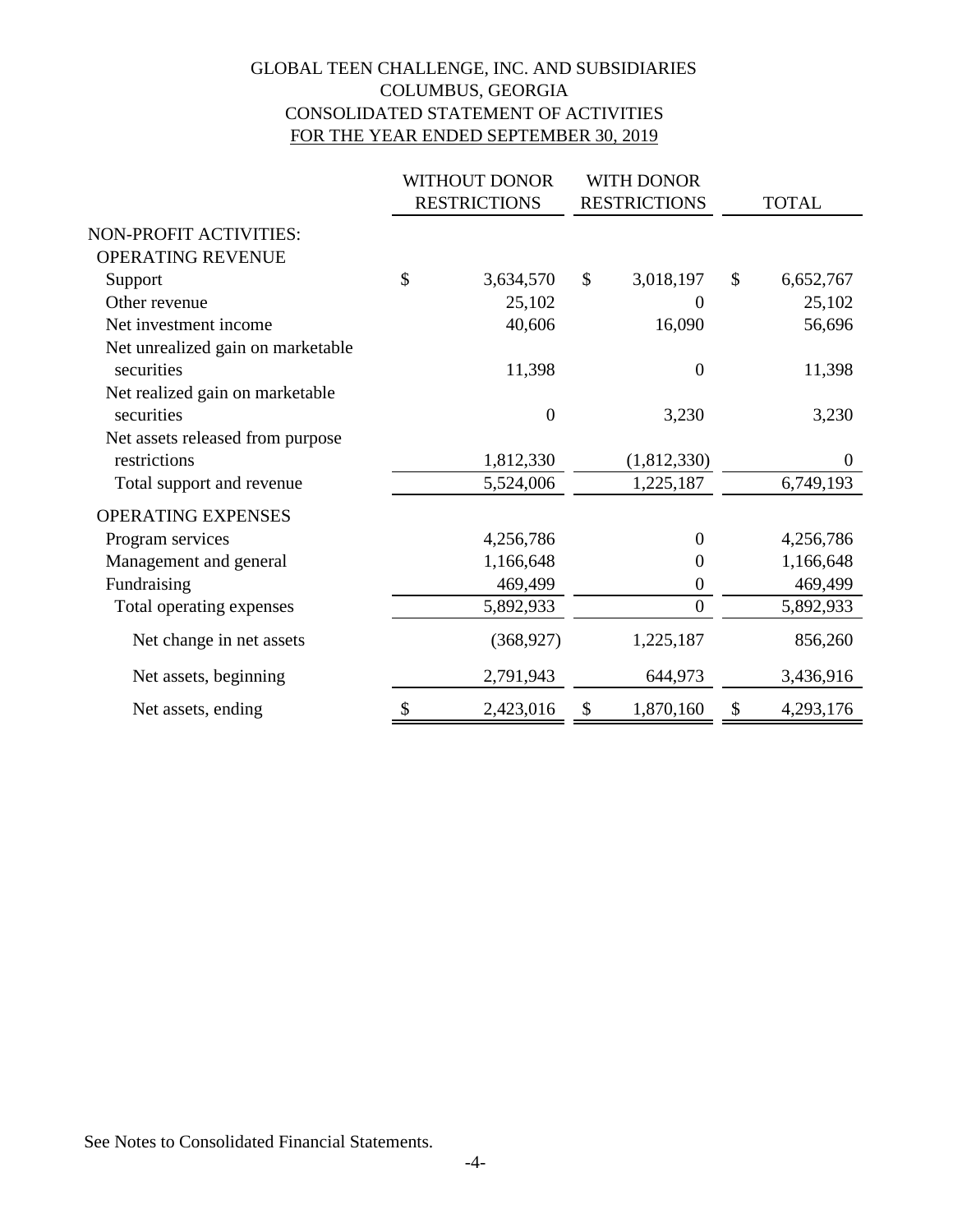# GLOBAL TEEN CHALLENGE, INC. AND SUBSIDIARIES COLUMBUS, GEORGIA CONSOLIDATED STATEMENT OF ACTIVITIES FOR THE YEAR ENDED SEPTEMBER 30, 2018

|                                   | WITHOUT DONOR       |                     | WITH DONOR       |                           |              |  |
|-----------------------------------|---------------------|---------------------|------------------|---------------------------|--------------|--|
|                                   | <b>RESTRICTIONS</b> | <b>RESTRICTIONS</b> |                  |                           | <b>TOTAL</b> |  |
| <b>NON PROFIT ACTIVITIES:</b>     |                     |                     |                  |                           |              |  |
| OPERATING REVENUE                 |                     |                     |                  |                           |              |  |
| Support                           | \$<br>4,197,848     | \$                  | 1,999,006        | $\boldsymbol{\mathsf{S}}$ | 6,196,854    |  |
| Other revenue                     | 12,948              |                     | $\Omega$         |                           | 12,948       |  |
| Net investment income             | 39,602              |                     | 11,957           |                           | 51,559       |  |
| Net unrealized loss on marketable |                     |                     |                  |                           |              |  |
| securities                        | (2,366)             |                     | $\boldsymbol{0}$ |                           | (2,366)      |  |
| Net realized gain on marketable   |                     |                     |                  |                           |              |  |
| securities                        | $\boldsymbol{0}$    |                     | 5,380            |                           | 5,380        |  |
| Net assets released from purpose  |                     |                     |                  |                           |              |  |
| restrictions                      | 1,762,503           |                     | (1,762,503)      |                           | $\theta$     |  |
| Total support and revenue         | 6,010,535           |                     | 253,840          |                           | 6,264,375    |  |
| <b>OPERATING EXPENSES</b>         |                     |                     |                  |                           |              |  |
| Program services                  | 4,804,579           |                     | $\overline{0}$   |                           | 4,804,579    |  |
| Management and general            | 835,210             |                     | $\theta$         |                           | 835,210      |  |
| Fundraising                       | 712,699             |                     | $\theta$         |                           | 712,699      |  |
| Total operating expenses          | 6,352,488           |                     | $\overline{0}$   |                           | 6,352,488    |  |
| Net change in net assets          | (341, 953)          |                     | 253,840          |                           | (88, 113)    |  |
| Net assets, beginning             | 3,133,896           |                     | 391,133          |                           | 3,525,029    |  |
| Net assets, ending                | \$<br>2,791,943     | \$                  | 644,973          | \$                        | 3,436,916    |  |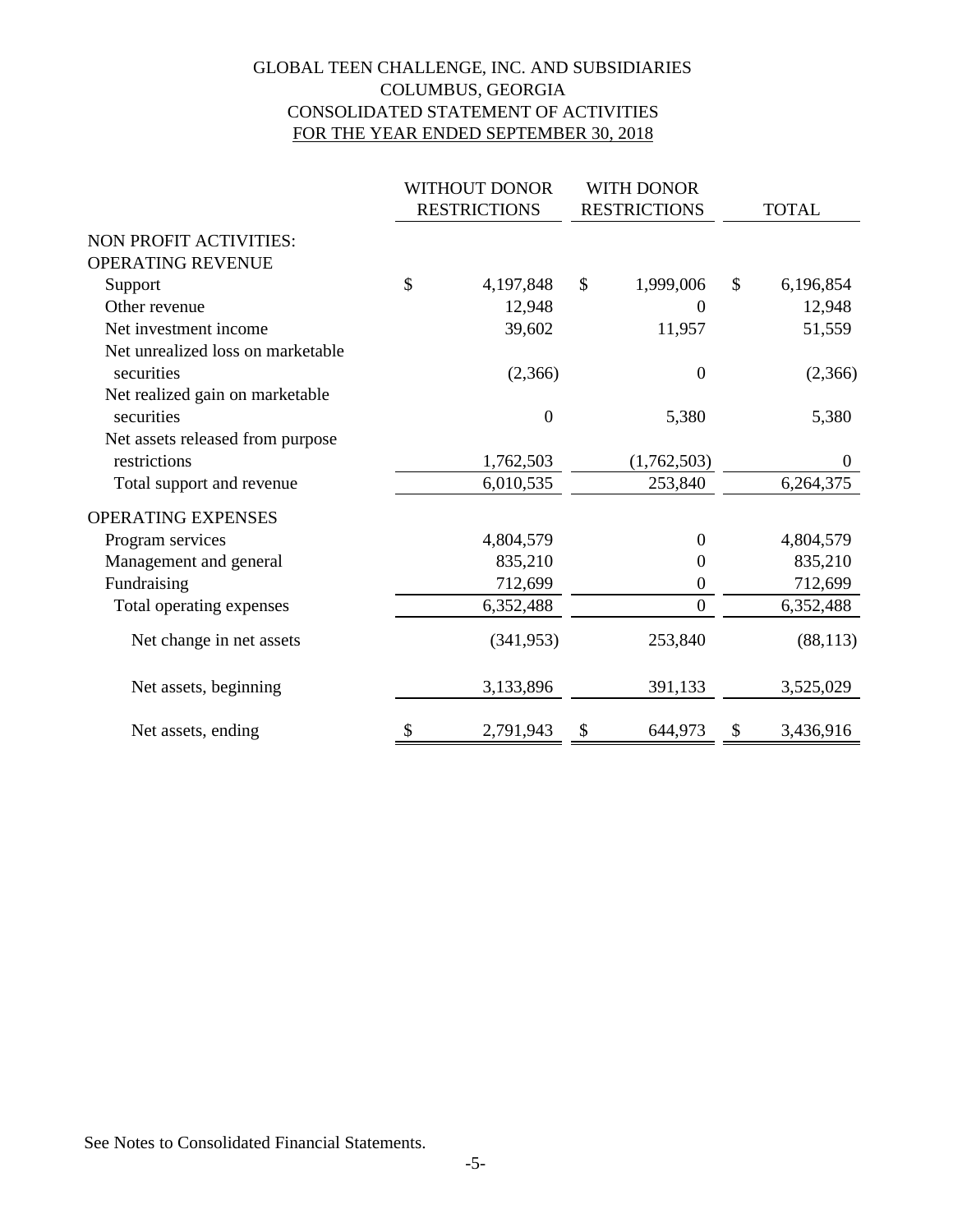# FOR THE YEARS ENDED SEPTEMBER 30, 2019 AND 2018 CONSOLIDATED STATEMENTS OF CASH FLOWS COLUMBUS, GEORGIA GLOBAL TEEN CHALLENGE, INC. AND SUBSIDIARIES

|                                                                                                    | 2019 |                  |    | 2018           |  |  |
|----------------------------------------------------------------------------------------------------|------|------------------|----|----------------|--|--|
| <b>CASH FLOWS FROM OPERATING ACTIVITIES:</b>                                                       |      |                  |    |                |  |  |
| Change in net assets                                                                               | \$   | 856,260          | \$ | (88, 113)      |  |  |
| Adjustments to reconcile change in net assets to net cash                                          |      |                  |    |                |  |  |
| provided by (used in) operating activities:                                                        |      |                  |    |                |  |  |
| Depreciation expense                                                                               |      | $\boldsymbol{0}$ |    | 2,527          |  |  |
| Net unrealized (gain) loss on marketable securities                                                |      | (11,398)         |    | 2,703          |  |  |
| Net realized gain on sale of marketable securities                                                 |      | (3,230)          |    | (5,380)        |  |  |
| Loss on disposal of fixed assets                                                                   |      | $\boldsymbol{0}$ |    | 4,234          |  |  |
| Changes in:                                                                                        |      |                  |    |                |  |  |
| Accounts receivable                                                                                |      | 148,627          |    | 98,103         |  |  |
| Prepaid expenses and other assets                                                                  |      | 0                |    | (299)          |  |  |
| Accounts payable                                                                                   |      | (8,593)          |    | (85, 549)      |  |  |
| Total adjustments                                                                                  |      | 125,406          |    | 16,339         |  |  |
| Net cash provided by (used in) operating activities                                                |      | 981,666          |    | (71, 774)      |  |  |
| CASH FLOWS FROM INVESTING ACTIVITIES:                                                              |      |                  |    |                |  |  |
| Purchase of intangible asset - Sober Peer                                                          |      | (640,000)        |    | $\overline{0}$ |  |  |
| Purchase of investments                                                                            |      | (11,090)         |    | (6,957)        |  |  |
| Loans to affiliated organizations - net                                                            |      | 16,944           |    | 17,909         |  |  |
| Net cash provided by (used in) investing activities                                                |      | (634, 146)       |    | 10,952         |  |  |
| Net increase (decrease) in cash and cash equivalents                                               |      | 347,520          |    | (60, 822)      |  |  |
| Cash and cash equivalents, beginning                                                               |      | 1,992,249        |    | 2,053,071      |  |  |
| Cash and cash equivalents, ending                                                                  | \$   | 2,339,769        | \$ | 1,992,249      |  |  |
| PRESENTATION OF CASH AND CASH EQUIVALENTS ON THE<br>CONSOLIDATED STATEMENTS OF FINANCIAL POSITION: |      |                  |    |                |  |  |

| Cash and cash equivalents              | 469.609   | 1,347,276 |
|----------------------------------------|-----------|-----------|
| Cash and cash equivalents - restricted | 1,870,160 | 644,973   |
| Total cash and cash equivalents        | 2,339,769 | 1,992,249 |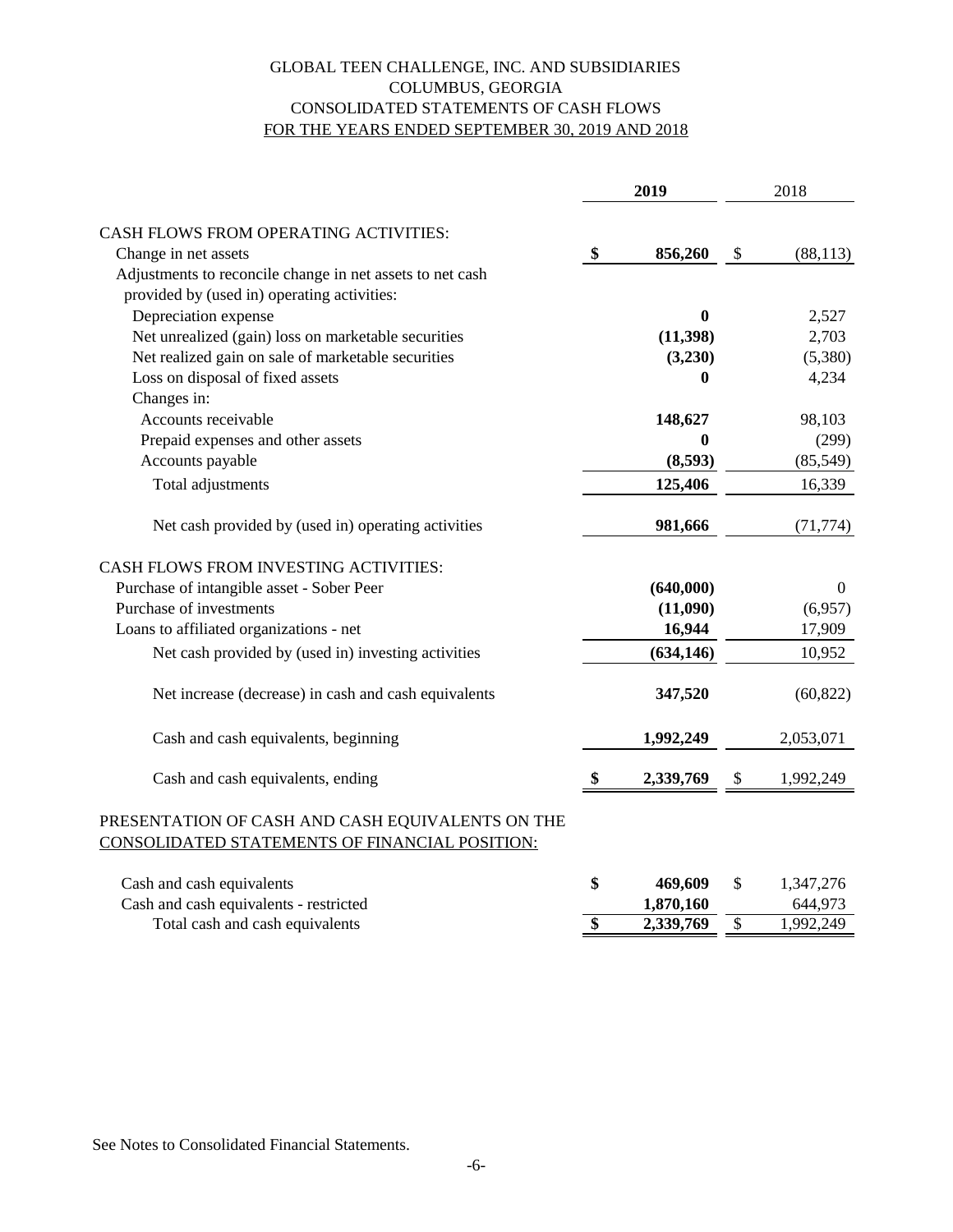# GLOBAL TEEN CHALLENGE, INC. AND SUBSIDIARIES COLUMBUS, GEORGIA CONSOLIDATED STATEMENT OF FUNCTIONAL EXPENSES FOR THE YEAR ENDED SEPTEMBER 30, 2019

|                                         |                            | Program Services      | <b>Supporting Services</b> |                              |    |                  |              |           |
|-----------------------------------------|----------------------------|-----------------------|----------------------------|------------------------------|----|------------------|--------------|-----------|
|                                         |                            | Program<br>Activities |                            | Management<br>and<br>General |    | Fundraising      |              | Total     |
| Compensation and related expenses       |                            |                       |                            |                              |    |                  |              |           |
| <b>Salaries</b>                         | \$                         | 324,756               | \$                         | 583,811                      | \$ | 209,337          | $\mathbb{S}$ | 1,117,904 |
| <b>Employee benefits</b>                |                            | 23,381                |                            | 153,288                      |    | 15,071           |              | 191,740   |
| Payroll taxes                           |                            | 17,602                |                            | 31,641                       |    | 11,345           |              | 60,588    |
| Total compensation and related expenses |                            | 365,739               |                            | 768,740                      |    | 235,753          |              | 1,370,232 |
| Other expenses                          |                            |                       |                            |                              |    |                  |              |           |
| Taxes and licenses                      |                            | 19,556                |                            | 8,898                        |    | $\theta$         |              | 28,454    |
| Contract and professional services      |                            | 178,226               |                            | 41,875                       |    | 206,851          |              | 426,952   |
| Rent                                    |                            | 0                     |                            | 94,817                       |    | $\overline{0}$   |              | 94,817    |
| Travel                                  |                            | 548,705               |                            | 106,798                      |    | 26,895           |              | 682,398   |
| Food                                    |                            | 4,611                 |                            | 5,627                        |    | 0                |              | 10,238    |
| Repairs and maintenance                 |                            | 0                     |                            | 3,923                        |    | 0                |              | 3,923     |
| Insurance                               |                            | 779                   |                            | 4,281                        |    | $\theta$         |              | 5,060     |
| Supplies                                |                            | 81,003                |                            | 53,354                       |    | 0                |              | 134,357   |
| Communications                          |                            | 0                     |                            | 70,071                       |    | 0                |              | 70,071    |
| <b>Utilities</b>                        |                            | 0                     |                            | 6,033                        |    | 0                |              | 6,033     |
| Missions and giving                     |                            | 1,555,146             |                            | 0                            |    | $\theta$         |              | 1,555,146 |
| Donated services                        |                            | 1,503,021             |                            | $\overline{0}$               |    | $\boldsymbol{0}$ |              | 1,503,021 |
| Other expenses                          |                            | $\boldsymbol{0}$      |                            | 2,231                        |    | $\boldsymbol{0}$ |              | 2,231     |
| Total other expenses                    |                            | 3,891,047             |                            | 397,908                      |    | 233,746          |              | 4,522,701 |
| Total expenses                          | $\boldsymbol{\mathsf{\$}}$ | 4,256,786             | \$                         | 1,166,648                    | \$ | 469,499          | \$           | 5,892,933 |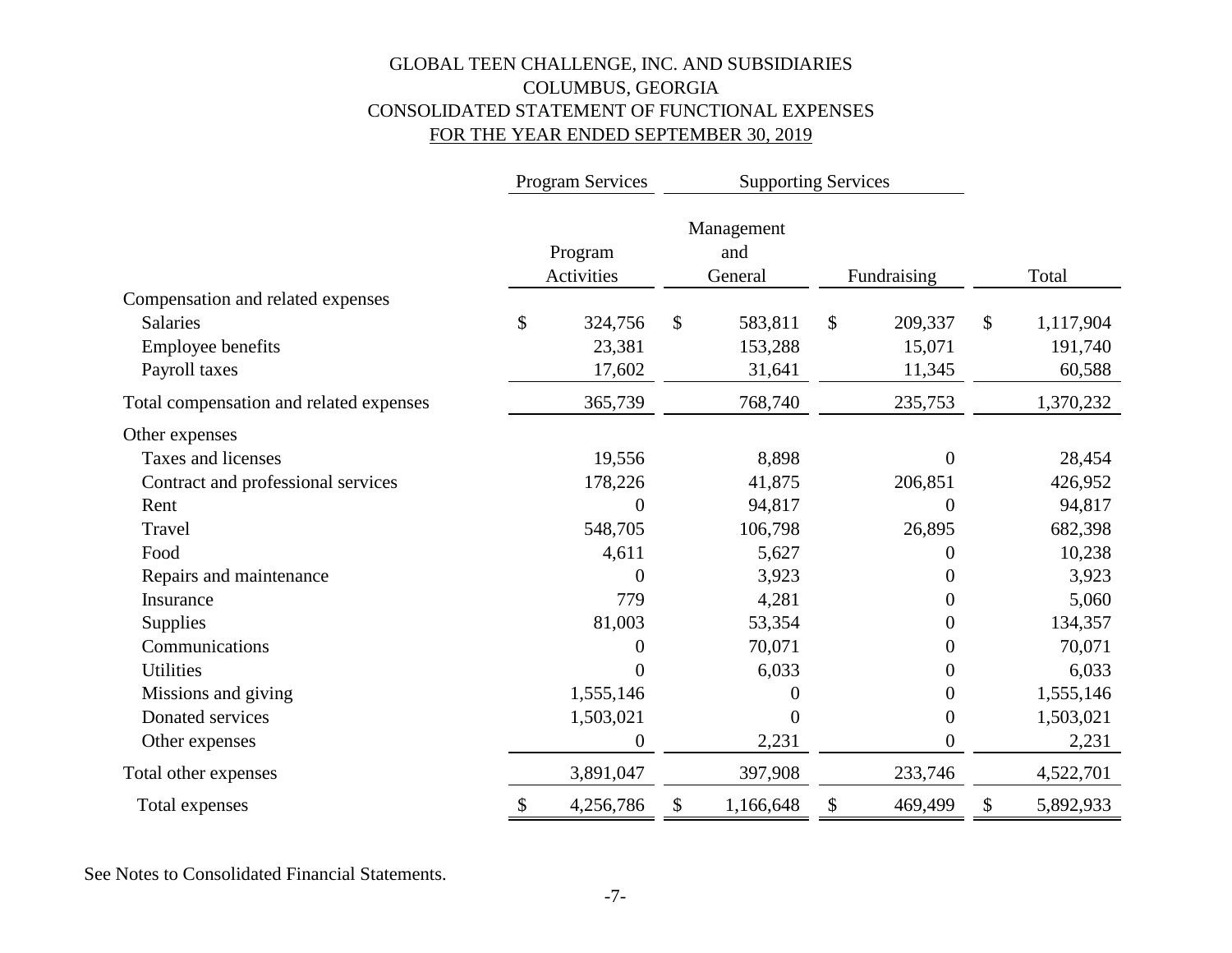# GLOBAL TEEN CHALLENGE, INC. AND SUBSIDIARIES COLUMBUS, GEORGIA CONSOLIDATED STATEMENT OF FUNCTIONAL EXPENSES FOR THE YEAR ENDED SEPTEMBER 30, 2018

|                                         | Program Services      | <b>Supporting Services</b> |                              |    |                  |                 |
|-----------------------------------------|-----------------------|----------------------------|------------------------------|----|------------------|-----------------|
|                                         | Program<br>Activities |                            | Management<br>and<br>General |    | Fundraising      | Total           |
| Compensation and related expenses       |                       |                            |                              |    |                  |                 |
| <b>Salaries</b>                         | \$<br>215,500         | $\mathcal{S}$              | 318,109                      | \$ | 427,609          | \$<br>961,218   |
| <b>Employee benefits</b>                | 17,389                |                            | 25,670                       |    | 34,506           | 77,565          |
| Payroll taxes                           | 10,512                |                            | 15,518                       |    | 20,860           | 46,890          |
| Total compensation and related expenses | 243,401               |                            | 359,297                      |    | 482,975          | 1,085,673       |
| Other expenses                          |                       |                            |                              |    |                  |                 |
| Taxes and licenses                      | 35,886                |                            | 8,284                        |    | $\overline{0}$   | 44,170          |
| Contract and professional services      | 275,198               |                            | 162,153                      |    | 200,128          | 637,479         |
| Rent                                    | $\overline{0}$        |                            | 96,740                       |    | $\overline{0}$   | 96,740          |
| Travel                                  | 454,330               |                            | 88,690                       |    | 29,596           | 572,616         |
| Food                                    | 7,706                 |                            | 5,100                        |    | $\boldsymbol{0}$ | 12,806          |
| Depreciation                            | 0                     |                            | 2,527                        |    | 0                | 2,527           |
| Repairs and maintenance                 | $\theta$              |                            | 4,071                        |    | $\boldsymbol{0}$ | 4,071           |
| Insurance                               | 1,743                 |                            | 4,807                        |    | $\boldsymbol{0}$ | 6,550           |
| <b>Supplies</b>                         | 125,815               |                            | 21,695                       |    | $\boldsymbol{0}$ | 147,510         |
| Communications                          | $\boldsymbol{0}$      |                            | 74,540                       |    | $\boldsymbol{0}$ | 74,540          |
| Missions and giving                     | 2,190,098             |                            | 0                            |    | $\boldsymbol{0}$ | 2,190,098       |
| Donated services                        | 1,467,991             |                            | $\theta$                     |    | $\boldsymbol{0}$ | 1,467,991       |
| Other expenses                          | 2,411                 |                            | 7,306                        |    | $\boldsymbol{0}$ | 9,717           |
| Total other expenses                    | 4,561,178             |                            | 475,913                      |    | 229,724          | 5,266,815       |
| Total expenses                          | \$<br>4,804,579       | \$                         | 835,210                      | \$ | 712,699          | \$<br>6,352,488 |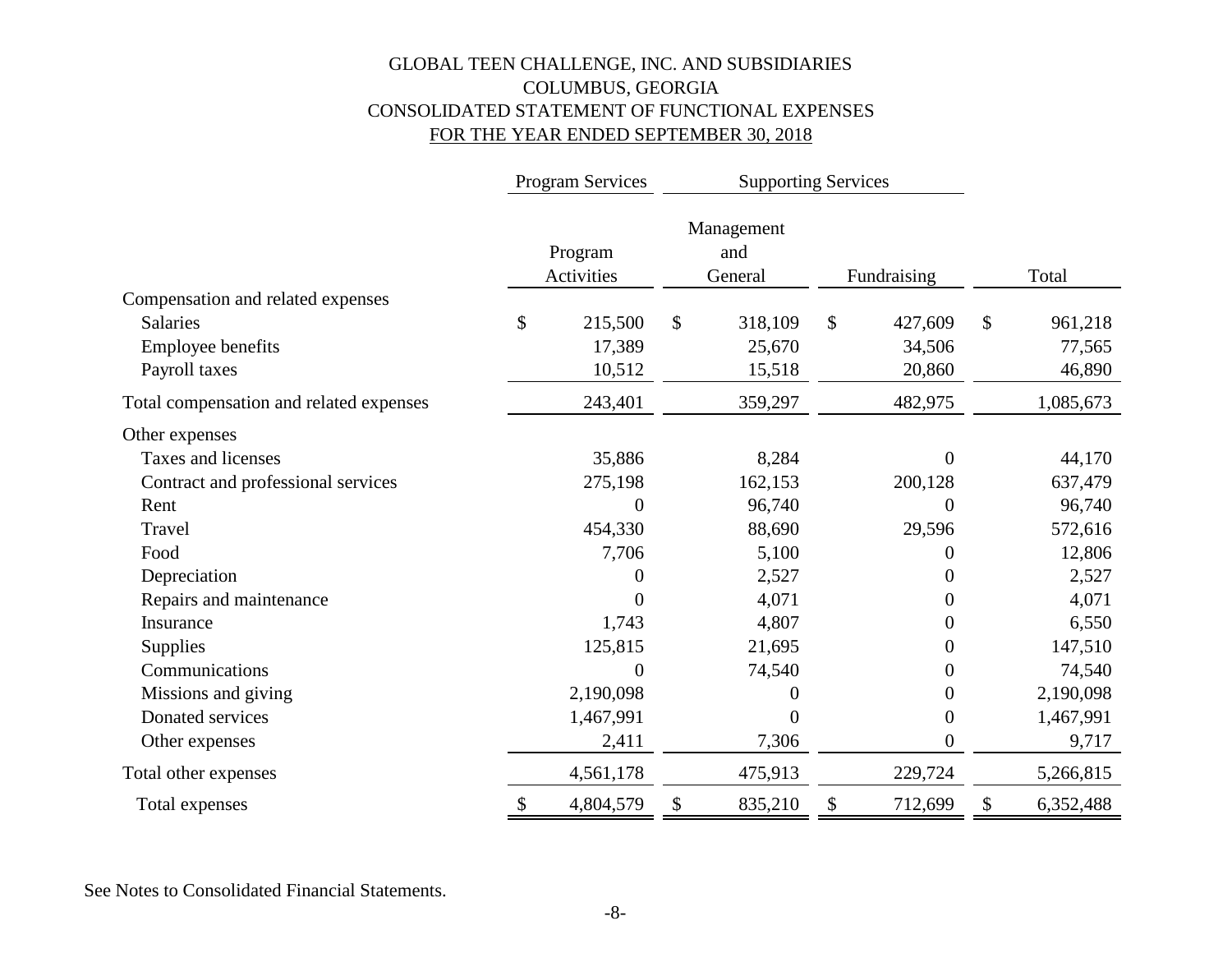#### NOTE 1: Nature of Operations

Global Teen Challenge, Inc. ("GTC") is a not-for-profit corporation with the purpose of receiving and administering funds and operating exclusively for religious, charitable, scientific, literary, and educational purposes within the meaning of Section  $501(c)(3)$  of the Internal Revenue Code. Among these purposes are pioneering new Teen Challenge Centers globally, training Teen Challenge workers, and promoting communication and fellowship between Teen Challenge Centers throughout the world. GTC is committed to serving a wide variety of people in diverse cultural and economic settings who suffer emotional, spiritual, and physical needs that result from conditions beyond their personal control. Recognizing this diversity of conditions, GTC will respect the cultural and religious preferences of the peoples and countries it assists, and will never use religious persuasion or a profession of faith as a factor in distributing aid to needy people.

Teen Challenge Business Solutions, Inc. ("CBS") was incorporated in September 2014. CBS is a not-for-profit entity with the purpose of conducting future fundraising activities to train GTC workers and promote communication and fellowship between GTC centers throughout the world.

Hereafter, GTC and CBS will collectively be referred to as the "Organization".

#### NOTE 2: Summary of Significant Accounting Policies

 New Accounting Standard – Effective October 1, 2018, GTC adopted Accounting Standards Update No. 2016-14: *Not-for-Profit Entities (Topic 958) – Presentation of Financial Statements of Not-for-Profit Entities* ("ASU 2016-14"). ASU 2016-14 amends the current reporting model for nonprofit organizations and enhances the required disclosures. The major changes include: (a) requiring the presentation of only two classes of net assets now entitled "net assets without donor restrictions" and "net assets with donor restrictions", (b) modifying the presentation of underwater endowment funds and related disclosures, (c) requiring the use of the placed in service approach to recognize the expirations of restrictions on gifts used to acquire or construct long-lived assets absent explicit donor stipulations otherwise, (d) requiring the presentation of an analysis of expenses by function and nature and disclose the allocation methods used to allocate costs, (e) requiring the disclosure of quantitative and qualitative information regarding liquidity and availability of resources, (f) presenting investment return net of external and direct expenses, and (g) modifying other financial statement reporting requirements and disclosures intended to increase the usefulness of nonprofit financial statements.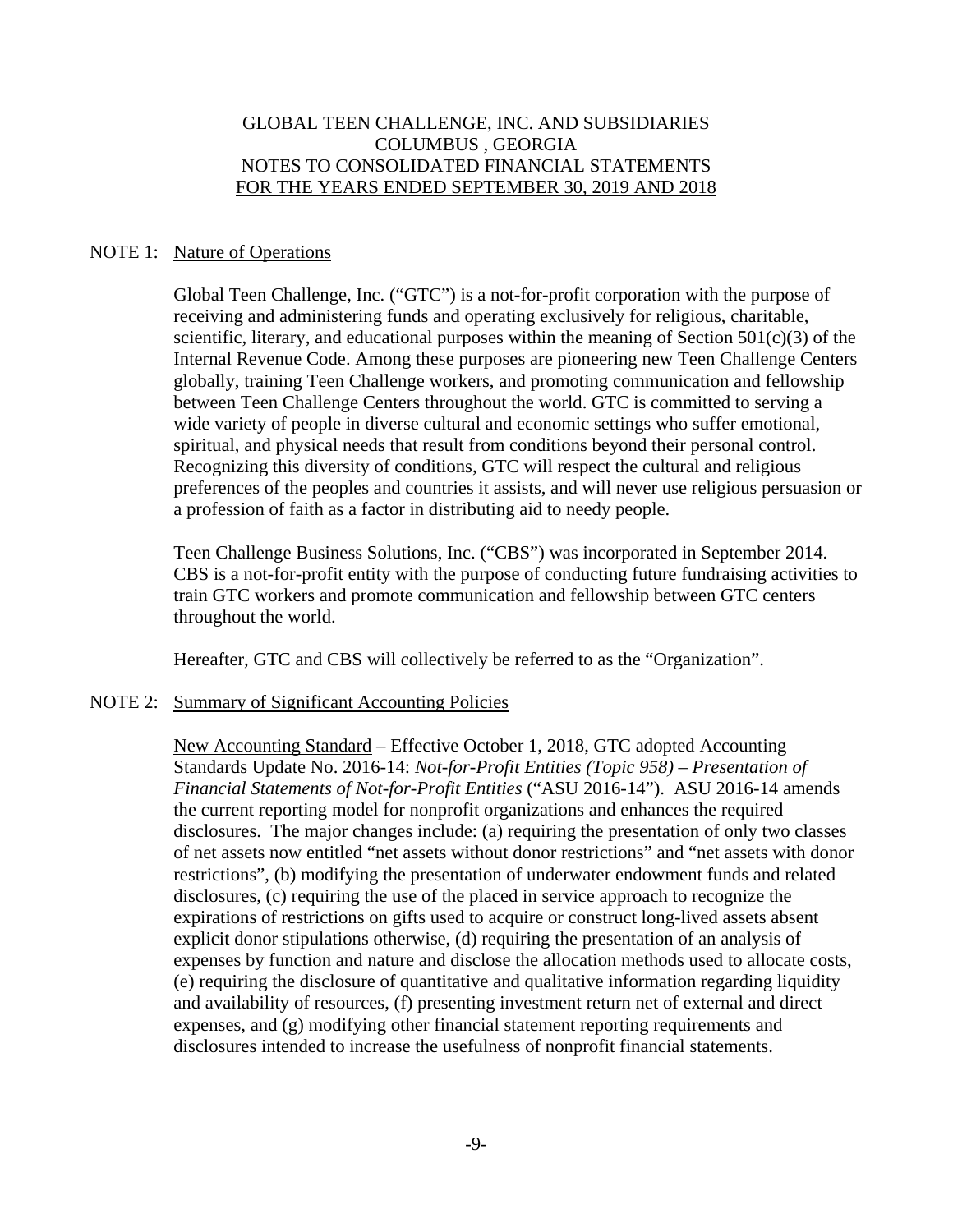# NOTE 2: Summary of Significant Accounting Policies (Continued)

 Certain changes resulting from the implementation of ASU 2016-14 require retrospective application, and thus certain prior year balances were reclassified. GTC's net assets previously reported as unrestricted are now reported as net assets without donor restrictions, and the net assets previously reported as temporarily restricted are now reported as net assets with donor restrictions.

Basis of Accounting and Consolidation – The consolidated financial statements of the Organization have been prepared using the accrual basis of accounting in accordance with accounting principles generally accepted in the United States of America ("GAAP"). The consolidated financial statements include the parent and subsidiaries' accounts of the Organization. The Organization maintains separate operating statements for its subsidiaries. All significant intercompany balances and transactions have been eliminated in consolidation. The Organization classifies net assets and revenues, gains and losses based on the existence or absence of donor-imposed restrictions. Accordingly, net assets and changes therein are classified as follows:

 Net assets without donor restrictions: Net assets not subject to donor-imposed stipulations.

Net assets with donor restrictions: Net assets subject to donor-imposed stipulations that are to either be maintained (1) in perpetuity by the Organization, or (2) until the Organization satisfies certain purpose or time restrictions. Net assets with donor restrictions represent net assets restricted for the funding and development of various Teen Challenge Centers globally and for other various projects. The restriction is a result of donors specifically identifying the Center(s) or project they intend to fund.

Fair Value Measurements – GAAP related to *Fair Value Measurements* establishes a framework for measuring fair value. That framework provides a fair value hierarchy that prioritizes the inputs to valuation techniques used to measure fair value. The hierarchy gives the highest priority to unadjusted quoted prices in active markets for identical assets or liabilities (Level 1 measurements) and the lowest priority to unobservable inputs (Level 3 measurements). The three levels of the fair value hierarchy under GAAP are described below:

Level 1 Inputs to the valuation methodology are unadjusted quoted prices for identical assets or liabilities in active markets that the Organization has the ability to access.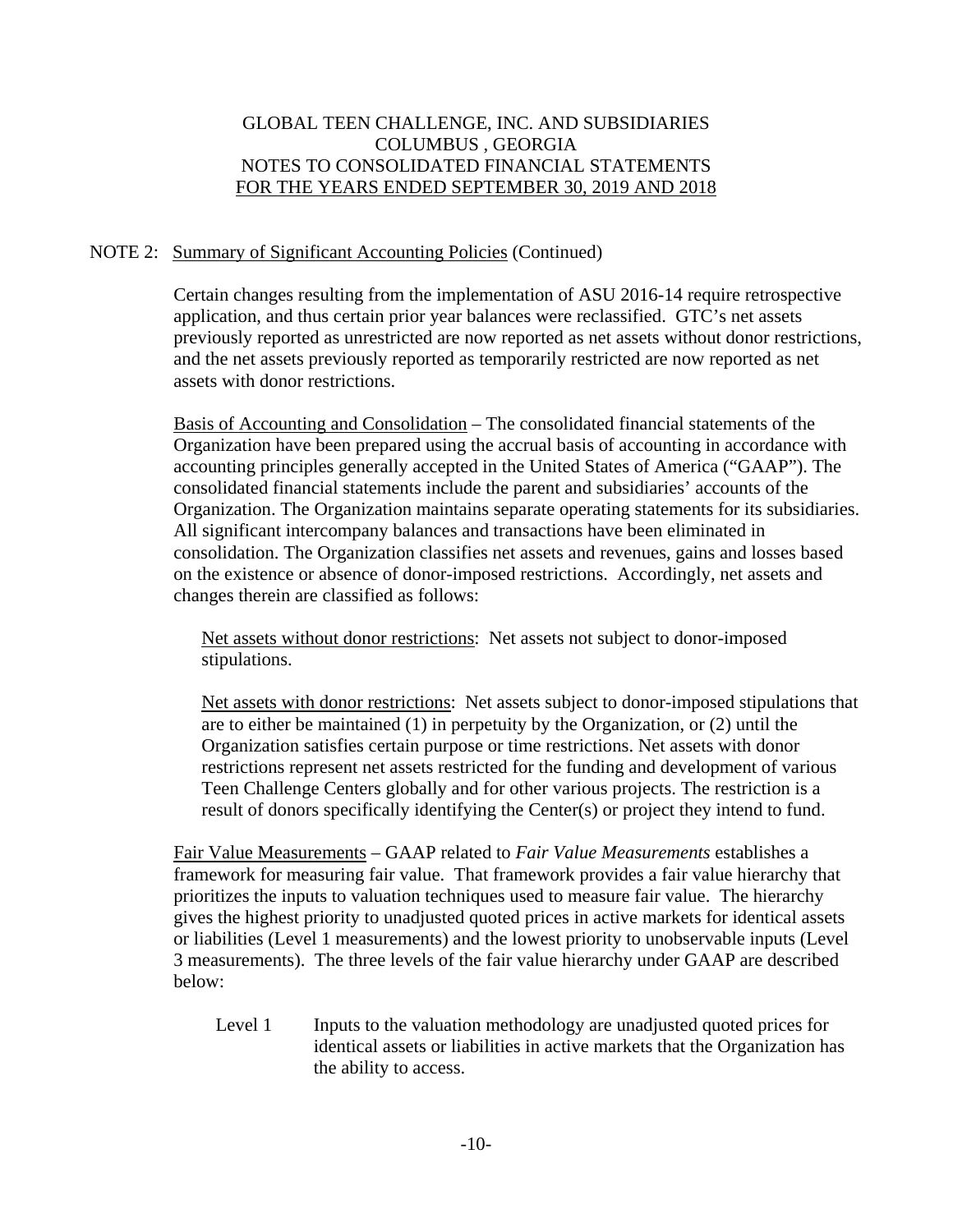# NOTE 2: Summary of Significant Accounting Policies (Continued)

- Level 2 Inputs to the valuation methodology include:
	- Quoted prices for similar assets or liabilities in active markets;
	- Quoted prices for identical or similar assets or liabilities in inactive markets;
	- Inputs other than quoted prices that are observable for the asset or liability;
	- Inputs that are derived principally from or corroborated by observable market data by correlation or other means. If the asset or liability has a specified (contractual) term, the Level 2 input must be observable for substantially the full term of the asset or liability.
- Level 3 Inputs to the valuation methodology are unobservable and significant to the fair value measurement.

 The asset's or liability's fair value measurement level within the fair value hierarchy is based on the lowest level of any input that is significant to the fair value measurement. Valuation techniques maximize the use of observable inputs and minimize the use of unobservable inputs. All investments in the current year are Level 1 investments.

 Accounts and Notes Receivables – Accounts and notes receivable consist of amounts due from an affiliate and from a contributing organization. Due to the nature of these receivables, management has determined no allowance for uncollectible accounts is deemed necessary.

 Inventory – Inventory is recorded at cost and is made up of books held for resale. Inventory is included in prepaid expenses and other assets on the Statements of Financial Position.

 Fixed Assets and Depreciation – Fixed assets are generally stated at cost, if purchased, or if donated, at the estimated fair value on the date contributed, and are depreciated over the estimated useful lives of the various assets using principally the straight-line method for consolidated financial statement purposes.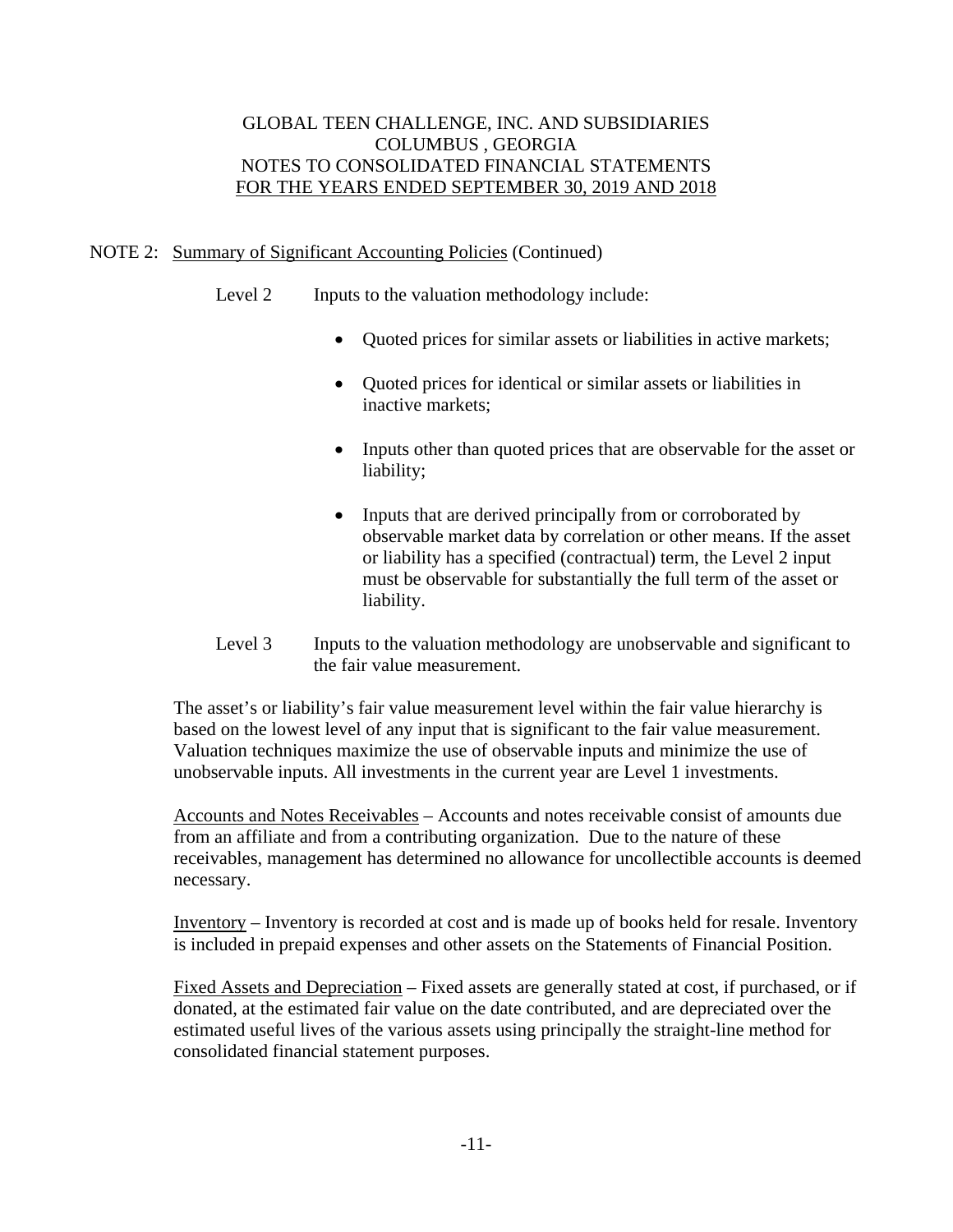#### NOTE 2: Summary of Significant Accounting Policies (Continued)

 The various classifications of fixed assets and the estimated useful lives employed for the classes are summarized as follows:

| <b>Vehicles</b>        | $5 - 10$ years |
|------------------------|----------------|
| Furniture and fixtures | $5 - 10$ years |
| Equipment              | $5 - 10$ years |

 Maintenance, repairs and minor renewals are charged against income when incurred, while additions and major renewals are capitalized.

 The Organization's policy is to capitalize fixed assets purchased or donated with a cost or fair market value in excess of \$1,500.

 Contributions – Contributions are recorded as support with or without donor restrictions depending on the existence and/or nature of any donor restrictions. Donor-restricted support is reported as an increase in net assets with donor restrictions. When a restriction expires (that is, when a stipulated time restriction ends or purpose restriction is satisfied), net assets with donor restrictions are reclassified to net assets without donor restrictions and reported in the consolidated statements of activities as net assets released from restrictions.

 Contributed Services – Contributed services are recognized if the services received (a) create or enhance nonfinancial assets or (b) require specialized skills that are provided by individuals possessing those skills and would typically need to be purchased if not provided by donation. Other volunteer services that do not meet these criteria are not recognized in the financial statements, as there is no objective basis of deriving their value. Contributed services received by the Organization that met this criteria totaled \$1,503,021 and \$1,467,991 for the years ended September 30, 2019 and 2018, respectively. These amounts have been recorded as part of "support" and "program services" in the accompanying Consolidated Statements of Activities. The amount recorded as donated services is derived from the amounts paid by Assembly of God World Missions on behalf of the Organization for each missionary's compensation, housing allowance, medical expenses, pension costs, insurance costs, travel expenses, and training expenses.

 Allocation of Expenses – The costs of providing the various programs and other activities have been summarized on a functional basis in the consolidated statement of activities and functional expenses. Compensation and payroll related costs are allocated to the various program and supporting services of the Organization based on estimates of time incurred for the services by full-time equivalent staff. All other program costs not specifically identified are allocated based on estimates by management. These allocations are reviewed annually and changed as applicable to reflect changes in the activities of the Organization.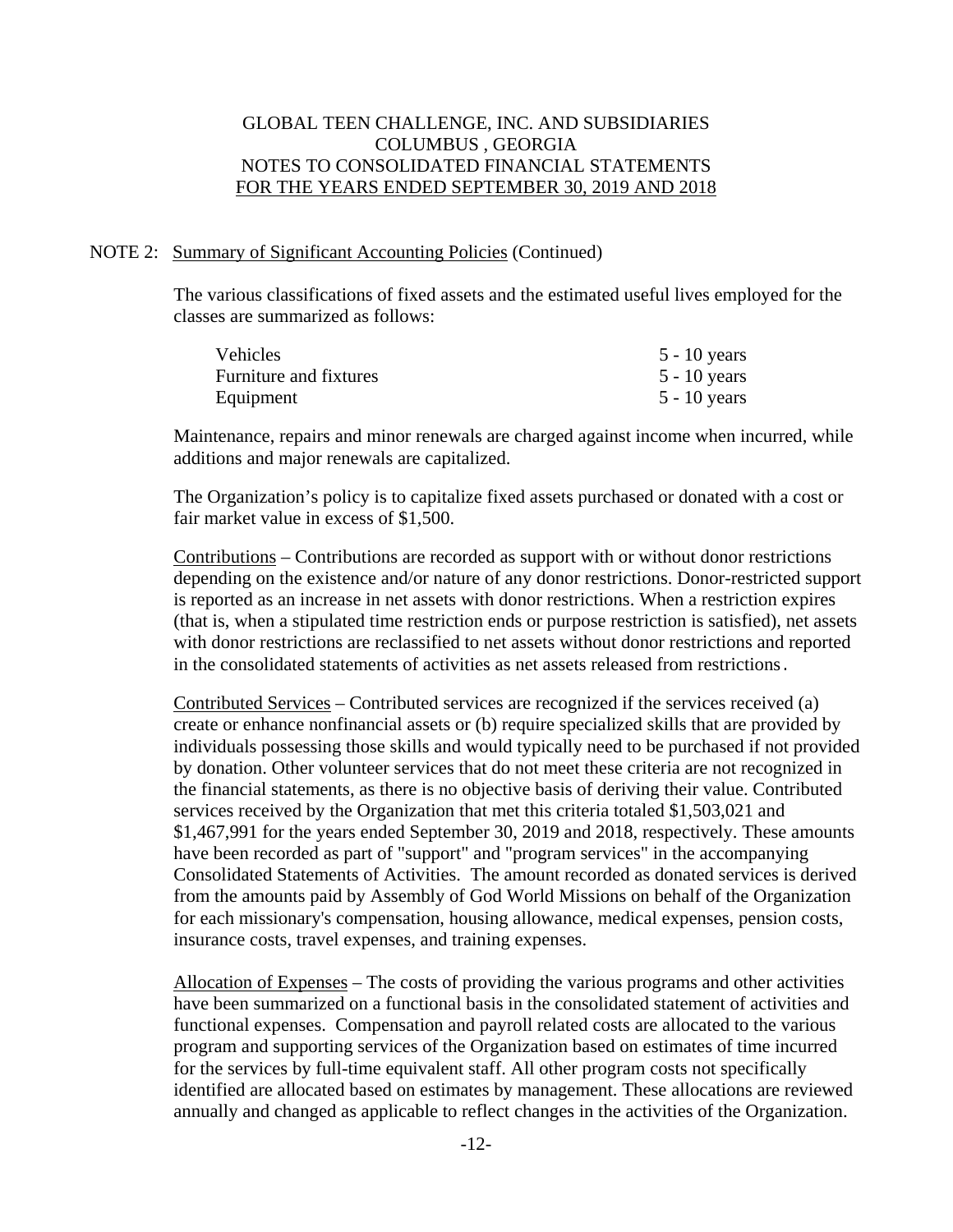# NOTE 2: Summary of Significant Accounting Policies (Continued)

 Income Taxes – GTC and CBS are not-for-profit organizations exempt from federal income taxes under Internal Revenue Code Section 501(c)(3) and did not conduct any unrelated business activities during 2019. Accordingly, no provision for federal or state income taxes has been made. In addition, GTC and CBS qualify for the charitable contribution deduction under Section 170(b)(1)(A) and have been classified as non-profit entities that are not private foundations under Section 509(a)(2).

 GAAP requires recognition of a liability for the benefit resulting from any uncertain tax positions taken by the Organization. The income tax returns of the Organization are subject to examination by the Internal Revenue Service ("IRS") and state taxing authorities within standard statute of limitation periods. There are currently no audits for any tax periods in progress. Based on evaluation of the Organization's tax positions, management believes all positions taken would be upheld under an examination. Therefore, no provision for the effect of uncertain tax positions has been recorded for the years ended September 30, 2019 and 2018.

 Donated Property – The Organization recognizes donations of real and personal property at their estimated fair values. The Organization receives assistance in the form of rent free usage of facilities. This rent free usage totaled \$94,500 for both the years ended September 30, 2019 and 2018 and has been recorded as part of unrestricted "support" and "management and general expenses" in the accompanying Consolidated Statements of Activities. See Note 8 for disclosure of this related party transaction.

 Advertising Costs – Advertising costs are expensed as incurred. Advertising expenses totaled \$104,070 and \$79,162 in 2019 and 2018, respectively.

 Consolidated Statements of Cash Flows – For purposes of the consolidated statements of cash flows, the Organization considers all unrestricted debt instruments with a maturity of three months or less to be cash equivalents.

 Reclassifications – Certain items in the 2018 consolidated financial statements have been reclassified in order to be in conformity with the 2019 statement presentation.

 Use of Estimates – The preparation of consolidated financial statements in conformity with GAAP requires management to make estimates and assumptions that affect the reported amounts of assets and liabilities and disclosure of contingent assets and liabilities at the date of the consolidated financial statements and the reported amounts of revenues and expenses during the reporting period. Actual results could differ from those estimates.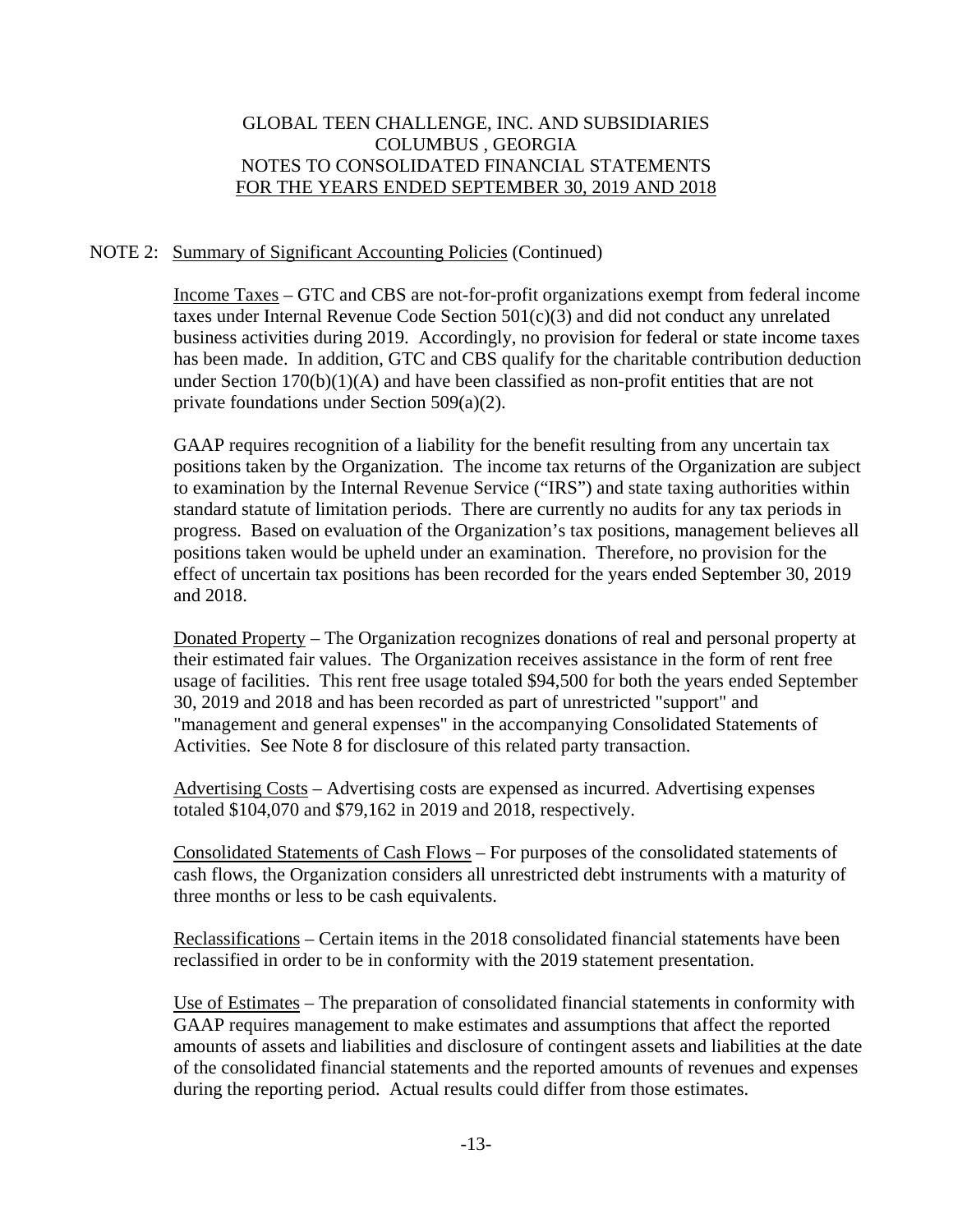#### NOTE 2: Summary of Significant Accounting Policies (Continued)

Subsequent Events – Management has evaluated subsequent events through June 11, 2020, which is the date the consolidated financial statements were available to be issued. An additional \$700,000 had been paid for the right to receive commissions as part of the Sober Peer license agreement.

During March 2020, in response to the coronavirus pandemic, the Coronavirus Aid, Relief, and Economic Security Act ("CARES Act") was enacted. The Organization is evaluating the implications of the CARES Act and the economic outlook.

#### NOTE 3: Investments

 Investments at September 30, 2019 and 2018 are stated at fair market value and are summarized as follows:

|                                                                                   | 2019 |                             |               |                              |                           |                                  |  |  |  |
|-----------------------------------------------------------------------------------|------|-----------------------------|---------------|------------------------------|---------------------------|----------------------------------|--|--|--|
|                                                                                   |      | Cost                        |               | <b>FMV</b>                   | <b>Unrealized</b><br>Gain |                                  |  |  |  |
| <b>Mutual funds</b><br><b>Government obligations</b><br><b>Fixed income funds</b> | \$   | 81,679<br>53,422<br>404,929 | \$            | 107,075<br>53,422<br>410,733 | \$                        | 25,396<br>0<br>5,804             |  |  |  |
| <b>Total investments</b>                                                          | \$   | 540,030                     | \$            | 571,230                      | \$                        | 31,200                           |  |  |  |
|                                                                                   |      |                             |               | 2018                         |                           |                                  |  |  |  |
|                                                                                   |      | Cost                        |               | <b>FMV</b>                   |                           | <b>Unrealized Gain</b><br>(Loss) |  |  |  |
| <b>Mutual funds</b>                                                               | \$   | 83,085                      | $\mathcal{S}$ | 110,866                      | $\mathcal{S}$             | 27,781                           |  |  |  |
| Government obligations                                                            |      | 42,311                      |               | 42,311                       |                           | 0                                |  |  |  |
| Fixed income funds                                                                |      | 400,314                     |               | 392,335                      |                           | (7,979)                          |  |  |  |
| Total investments                                                                 | \$   | 525,710                     | \$            | 545,512                      |                           | 19,802                           |  |  |  |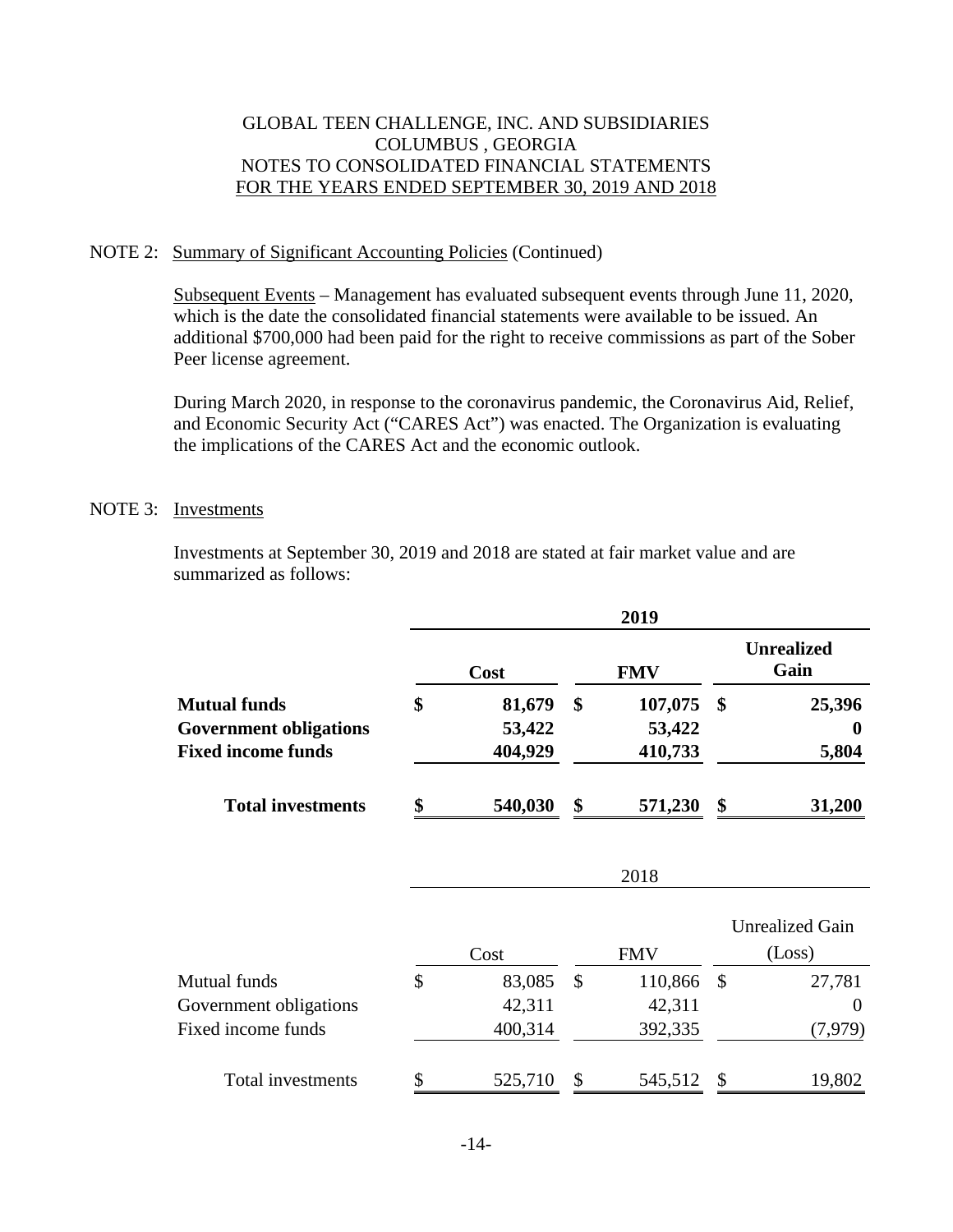#### NOTE 3: Investments (Continued)

 At September 30, 2019 and 2018, the investments above were measured at fair value using Level 1 inputs.

 Net investment income for the years ended September 30, 2019 and 2018 are summarized as follows:

|                                                       | 2019              | 2018 |                   |  |
|-------------------------------------------------------|-------------------|------|-------------------|--|
| Gross investment income<br>Investment management fees | 61,696<br>(5,000) |      | 56,559<br>(5,000) |  |
| Net investment income                                 | 56,696            |      | 51,559            |  |

#### NOTE 4: Licensing Agreement

During 2019, the Organization became involved with a new program titled "Sober Peer". The project itself is a website-based initiative to promote addiction recovery. The Organization serves as a fiscal sponsor for the project, receiving contributions restricted for the project and accepting the role as guardian of such funds, which are spent at the Organization's discretion for the construction of the website and other related costs. The Organization developed a license agreement with Sober Peer whereby operational data will be provided in exchange for a ten percent commission from future revenues earned by the project. The license agreement dated April 30, 2020 was purchased for \$1,575,000. As of September 30, 2019, the following funds were received and spend on the agreement:

| Restricted contributions received  | 1,861,720 |
|------------------------------------|-----------|
| Less:                              |           |
| License agreement (in progress)    | (640,000) |
| Net restricted net assets (Note 7) | 1,221,720 |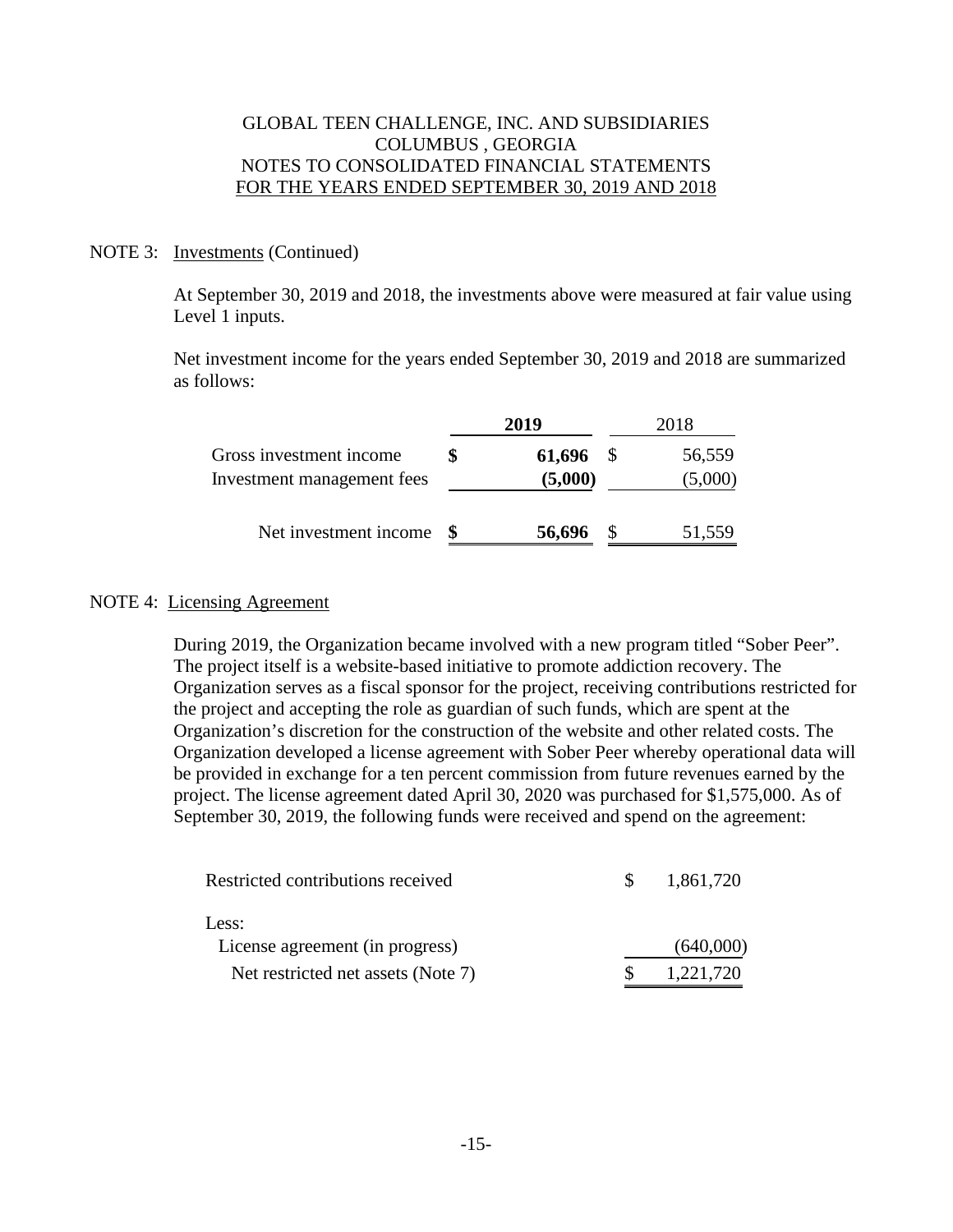#### NOTE 5: Notes Receivable

 Notes receivable consists of an unsecured loan made to Teen Challenge Southeast. Principal and interest are due monthly at a rate of 5% with a maturity date of April 2023.

|                                                    | 2019                  | 2018                 |
|----------------------------------------------------|-----------------------|----------------------|
| Total notes receivable<br>Less: current maturities | 95.121 \$<br>(19,623) | 112,065<br>(18, 825) |
| Total notes receivable (less current maturities)   | 75,498 \$             | 93,240               |

Maturities of notes receivable for each of the next five years are as follows:

| Year ending September 30, |              |              |
|---------------------------|--------------|--------------|
| 2020                      |              | \$<br>19,623 |
| 2021                      | \$<br>20,800 |              |
| 2022                      | 21,864       |              |
| 2023                      | 22,982       |              |
| 2023                      | 9,852        | 75,498       |
| Totals                    |              | \$<br>95,121 |

#### NOTE 6: Fixed Assets and Accumulated Depreciation

Fixed assets and accumulated depreciation are summarized as follows:

|                                | 2019        | 2018 |           |
|--------------------------------|-------------|------|-----------|
| Furniture and fixtures         | \$<br>9,491 | \$   | 9,491     |
| Equipment                      | 21,442      |      | 21,442    |
|                                | 30,933      |      | 30,933    |
| Less: accumulated depreciation | (30, 933)   |      | (30, 933) |
|                                |             |      |           |
| Fixed assets - net             | \$<br>0     | S    |           |

 Depreciation expense was \$0 and \$2,527 for the years ended September 30, 2019 and 2018, respectively.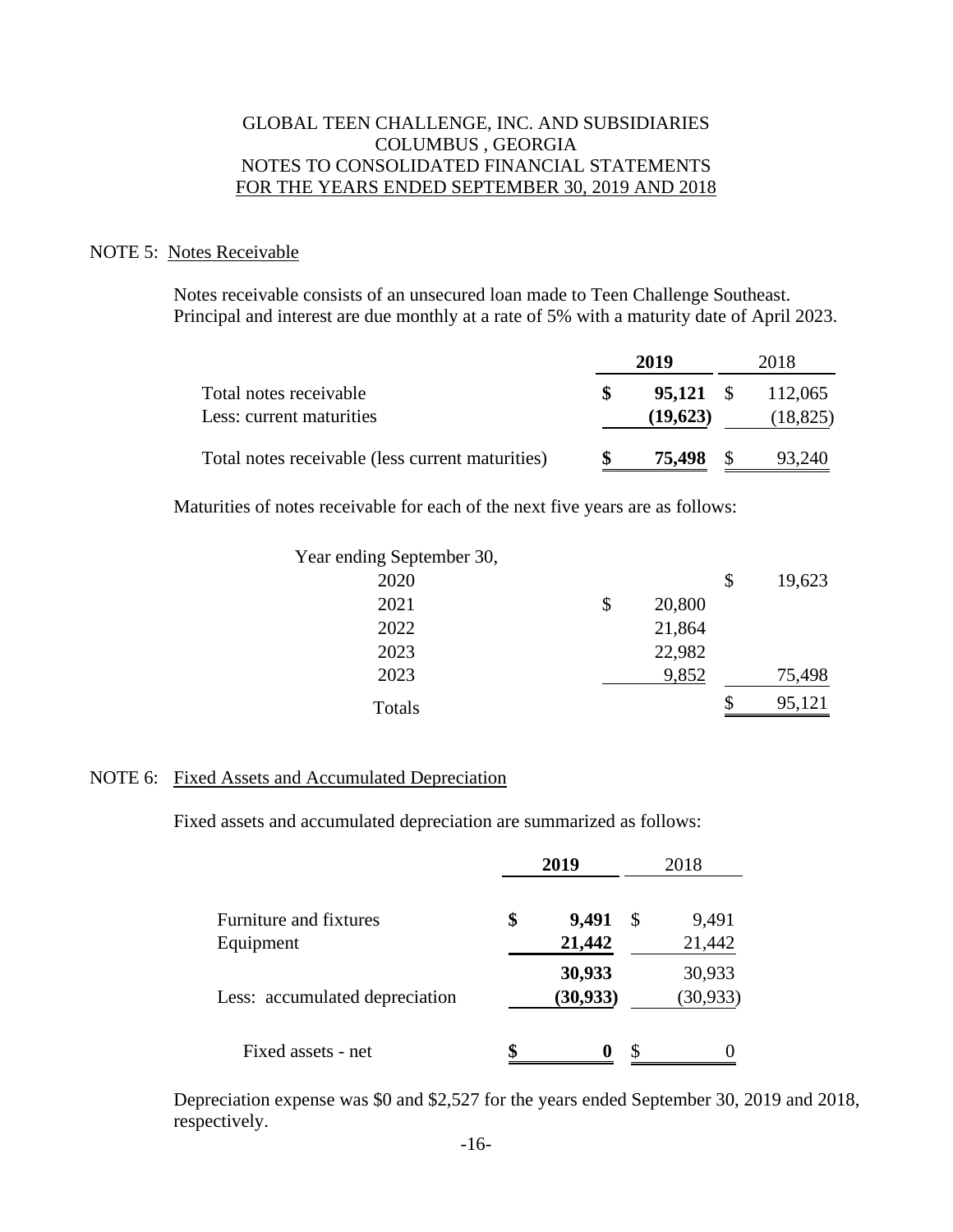#### NOTE 7: Net Assets

#### With Donor Restrictions

Net assets with donor restrictions are restricted for the following purposes:

|                                              | 2019 |           | 2018         |         |
|----------------------------------------------|------|-----------|--------------|---------|
| Subject to expediture for specified purpose: |      |           |              |         |
| Restricted countries/missionaries            | S    | 531,519   | $\mathbb{S}$ | 528,052 |
| Sober Peer project                           |      | 1,221,720 |              |         |
| Restricted operations                        |      | 85,365    |              | 85,365  |
| Other programs                               |      | 31,556    |              | 31,556  |
| Total net assets with donor restrictions     |      | 1,870,160 | \$           | 644,973 |

#### NOTE 8: Availability of Financial Assets:

 The following reflects GTC's financial assets consisting of cash, receivables, and investments as of September 30, 2019, reduced by amounts unavailable due to donorimposed restrictions for general expenditures within one year of September 30, 2019:

| Financial assets, at September 30, 2019                                                   | 3,582,523   |
|-------------------------------------------------------------------------------------------|-------------|
| Less those unavailable for general expendiutes within<br>one year due to:                 |             |
| Restricted by donor with time or purpose restrictions                                     | (1,870,160) |
| Financial assets available to meet cash needs for<br>general expenditures within one year | 1,712,363   |

 The Organization is substantially supported by contributions. The Organization believes it has sufficient financial assets to meet expected cash flow needs for its general expenditures within one year and plans to fund those cash needs with its cash on hand, collection of receivables due within one year, as well as the above mentioned revenue source. As part of the Organization's cash management, its financial assets are structured to be available as its general expenditures, liabilities, and other obligations come due. In the event of an unanticipated liquidity need, the Organization could borrow funds on its existing credit lines.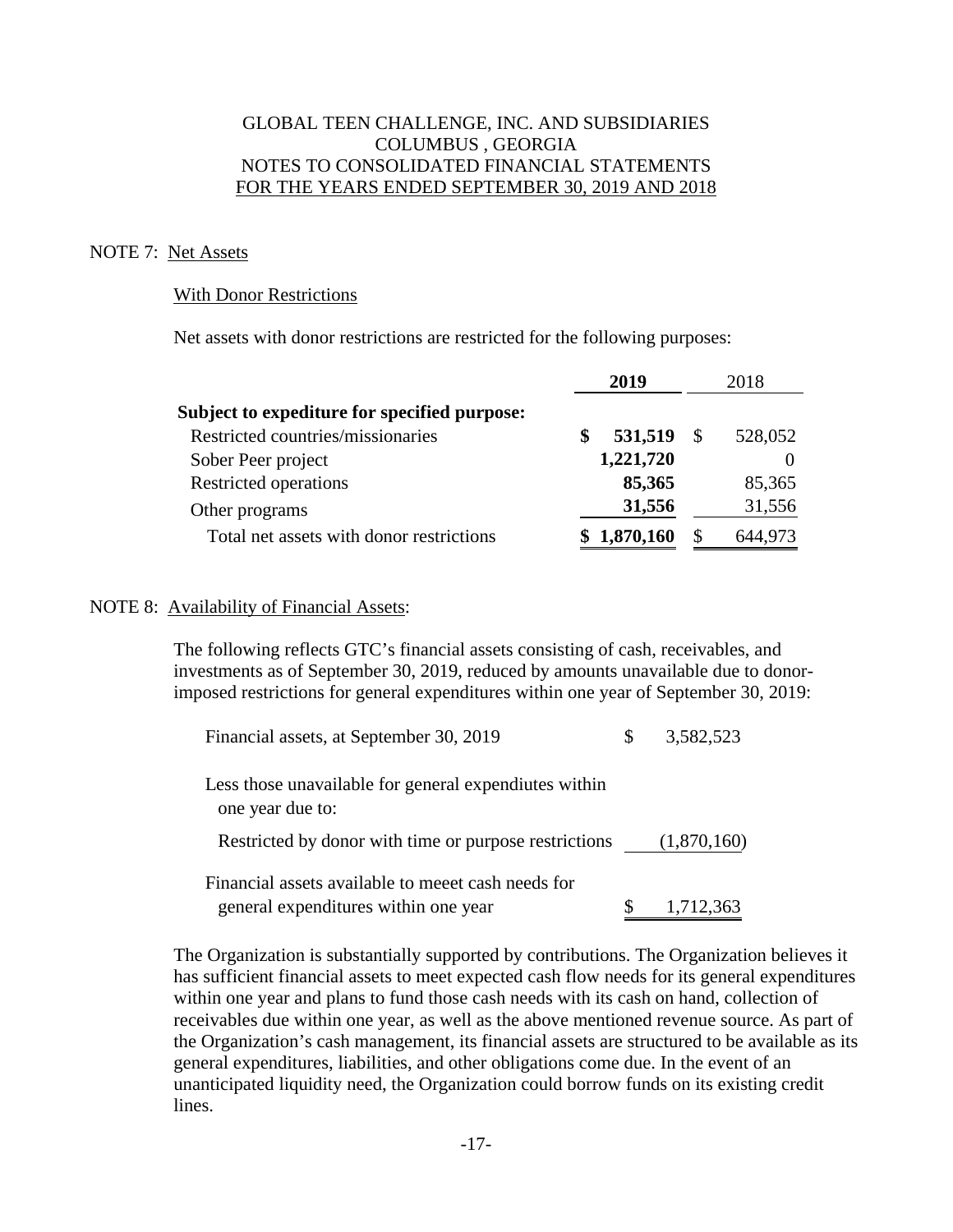# NOTE 9: Related Party Transactions

 The Organization's president currently serves as the president of Teen Challenge of Florida, Inc. ("TC Florida"), an affiliated non-profit organization. During the years ended September 30, 2019 and 2018, TC Florida donated usage of its facilities to the Organization at a fair market value of \$94,500 annually. The fair value of donated facilities is recorded as part of unrestricted "program services" in the accompanying Consolidated Statements of Activities. In addition, TC Florida provided operational support of \$80,598 and \$122,296 for 2019 and 2018, respectively. This support is recorded in the Consolidated Statements of Activities.

 In an unrelated series of transactions, the Organization provided TC Florida operational support of \$163,967 and \$28,264 for 2019 and 2018, respectively, which is also recorded in the Consolidated Statements of Activities. TC Florida also owes the Organization \$563,173 and \$580,493 for advances made in 2019 and 2018, respectively, as reflected on the Consolidated Statements of Financial Position. In addition, TC Florida also owes the Organization \$95,121 and \$112,065 as of September 30, 2019 and 2018, respectively (see Note 3).

#### NOTE 10: Employee Benefits

 The Organization provides health insurance for exempt and nonexempt employees after six months of service. Employees must work at least thirty hours per week. Dependent coverage is available for exempt employees. If elected by the employee, the premium is paid by the employee through payroll deduction. The Organization's portion of the cost of employee insurance amounted to \$83,307 and \$72,548 for the years ended September 30, 2019 and 2018, respectively.

 The Organization also has a 403(b) contributory retirement plan covering all eligible employees. Currently the Organization does not make a matching contribution.